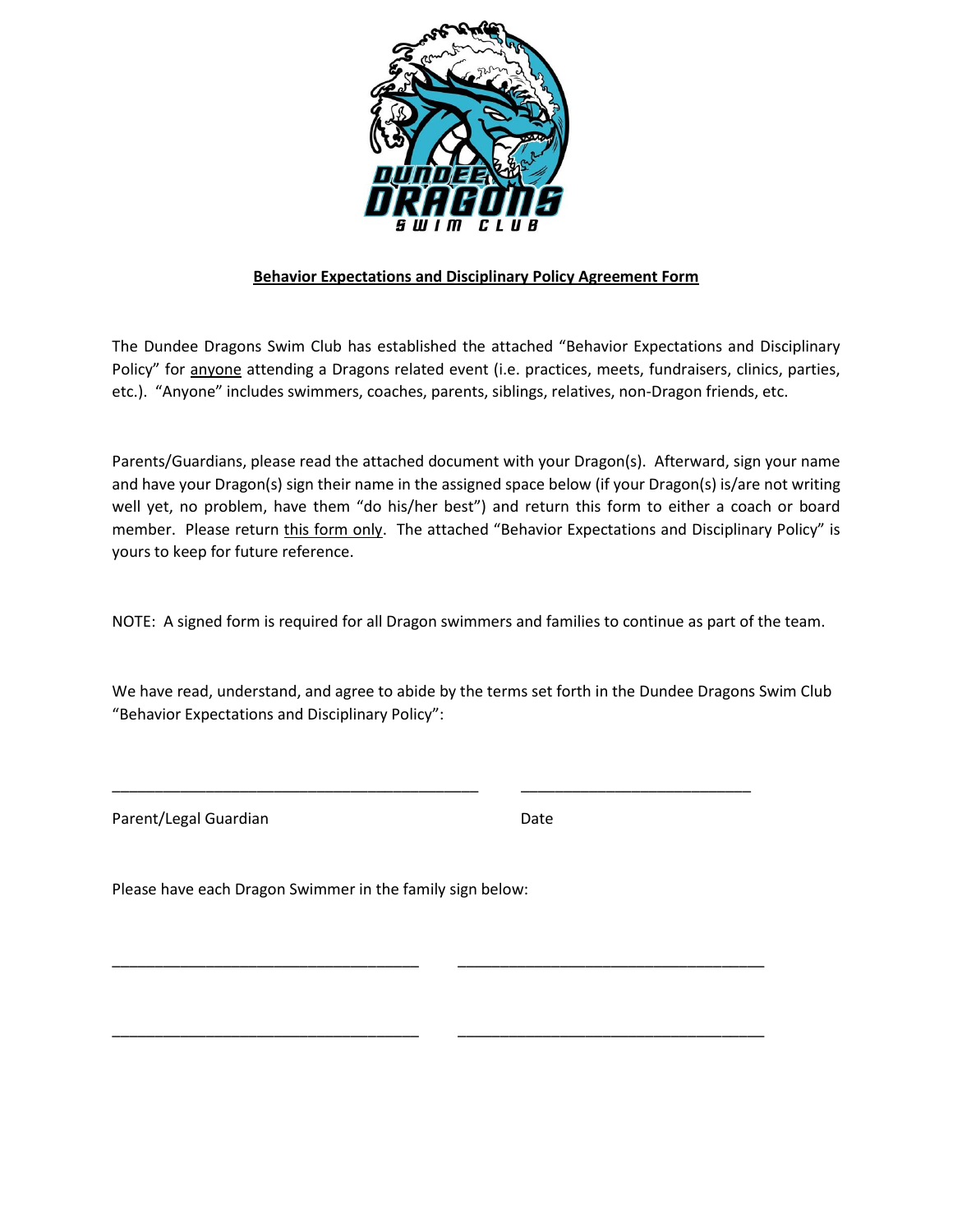

## **Dundee Dragons Behavior Expectations & Disciplinary Policy**

The behavior expectations for those associated with the Dundee Dragons are based on the simple concept of respect. The Dragons have established the following guidelines to ensure all associated with the Dundee Dragons Swim Club have a positive experience with our team.

## **CODE OF CONDUCT**

The following are behavior expectations for swimmers & parents/guardians/friends (as applicable):

- Be on time for practices, meet warm-ups and have all gear prepared and ready as needed.
- Show respect, common courtesy and good sportsmanship at all times to team members, coaches, competitors, officials, parents/guardians, guests.
- Respect all property (personal property and all facilities) used during practice meets and team events (home and away).
- Notify coaches, in advance, if swimmers plan to leave practice or meets early. Additionally, during practice or meets, please notify a coach when leaving the pool deck for any reason.
- Swimmers are expected to pay attention and follow coach's instructions completely. If clarification is needed, please ask politely.
- Use appropriate, respectful language at all times.
- Demonstrate a positive spirit and support for teammates and HAVE FUN!

The following behaviors and/or actions will **NOT** be tolerated:

- Theft, disrespect, destruction, or degradation of people, places or objects.
- Bullying in any form.
- Abusive, disrespectful or foul language.
- Drug, alcohol or tobacco use.
- Physical contact with another swimmer, coach, parent/guardian or person with the intent of harm or abuse.
- Sexual misconduct and/or harassment.
- Bringing weapons of any kind to practices, meets, or team functions.
- Verbal abuse, teasing or taunting.